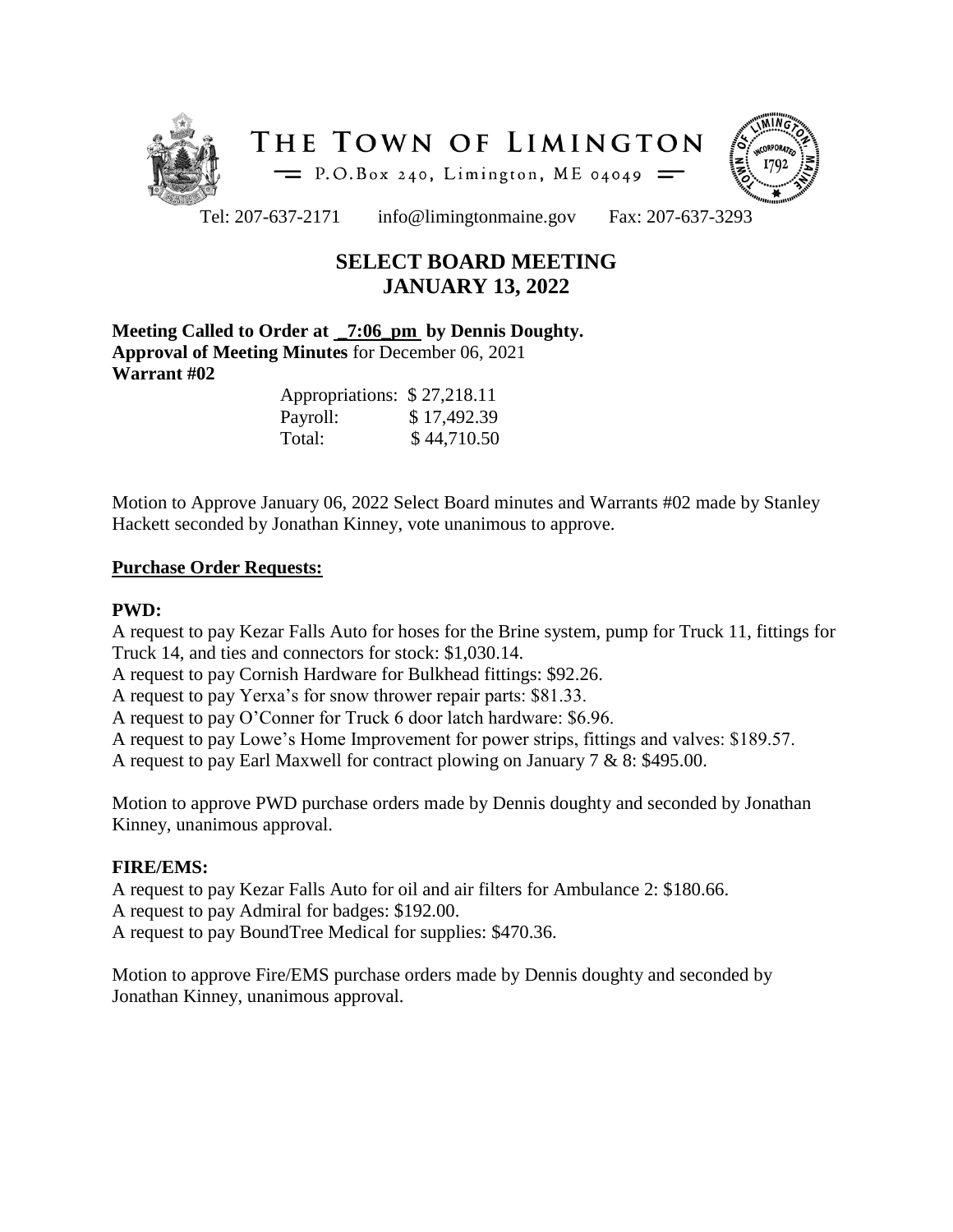#### **Old & New Business:**

Reappoint Officers for FD/EMS, appointment for 1 year January 01, 2022 through December 31, 2022.

Ambulance 1 and 2 Lieutenant: Luke Alexander Engine 1 and Engine 4 Lieutenant: Jeremy Gagne Engine 2 and Engine 6 Lieutenant: Lucas Brown

# **After a discussion on the merits of both bidders the Town of Limington awarded the Curbside and Transfer Station hauling contracts as follows:**

**Curbside** pick up bid to Mellen & Son Waste Disposal Services. The contract to begin July 1, 2022 and end June 30, 2025 at a cost of \$300,000 each year for the term of the contract.

A motion was made by Dennis Doughty to accept the higher Curbside bid, seconded by Jonathan Kinney, all in favor and approved.

**Roll off hauling and recyclables** bid to John Papi LLC DBA Pine State Disposal/TNT Trucking, contract to begin July 1, 2022 and end June 30, 2025 at a cost as follows: **Demo** per haul fee \$138.50, \$81.00 per ton for the first year, 4% increase in year two and three.

**Shingles** per haul fee \$62.50. Fee may change if EcoMaine fees increase.

**Recyclables** per haul fee: \$138.50. Fee may change if EcoMaine fees increase. A motion was made by Stanley Hackett to Award the Roll off and recyclable hauling to Pine State Disposal, seconded by Jonathan Kinney, all in favor and approved.

## **Weekly Update on Select Board activities:**

Jonathan Kinney has been working with the DEP to get the Household trash dumpster back at the Transfer Station. There has been discussion about the town moving the Transfer Station, in the future, and perhaps collections trash ourselves. Just items to be though about for the future.

Met about trash collection to discuss some changes:

Bag Fee for using Household Trash Dumpster IF the Town is able to put it back at the Transfer Station, is going to be set at \$2.00/bag to be adjusted as needed depending on bag size. Having a Household waste dumpster at the Transfer Station costs the Town \$150 per month plus hauling and tipping fees to empty.

**Bag Fee** for using Household Trash Dumpster IF the Town is able to put it back at the Transfer Station, is going to be set at \$2.00/bag to be adjusted as needed depending on the bag size. A motion was made by Dennis Doughty to implement a bag fee, starting at \$2.00 per bag, seconded by Jonathan Kinney, all in favor and approved.

Bulky items like toilets, sinks, etc. need to go to the transfer station ALL trash must be bagged.

Please have it out by the roadside by 6am. Trash may not always be at the same time every week. It depends on how quickly the truck is filled whether they have time to return and finish the route same day.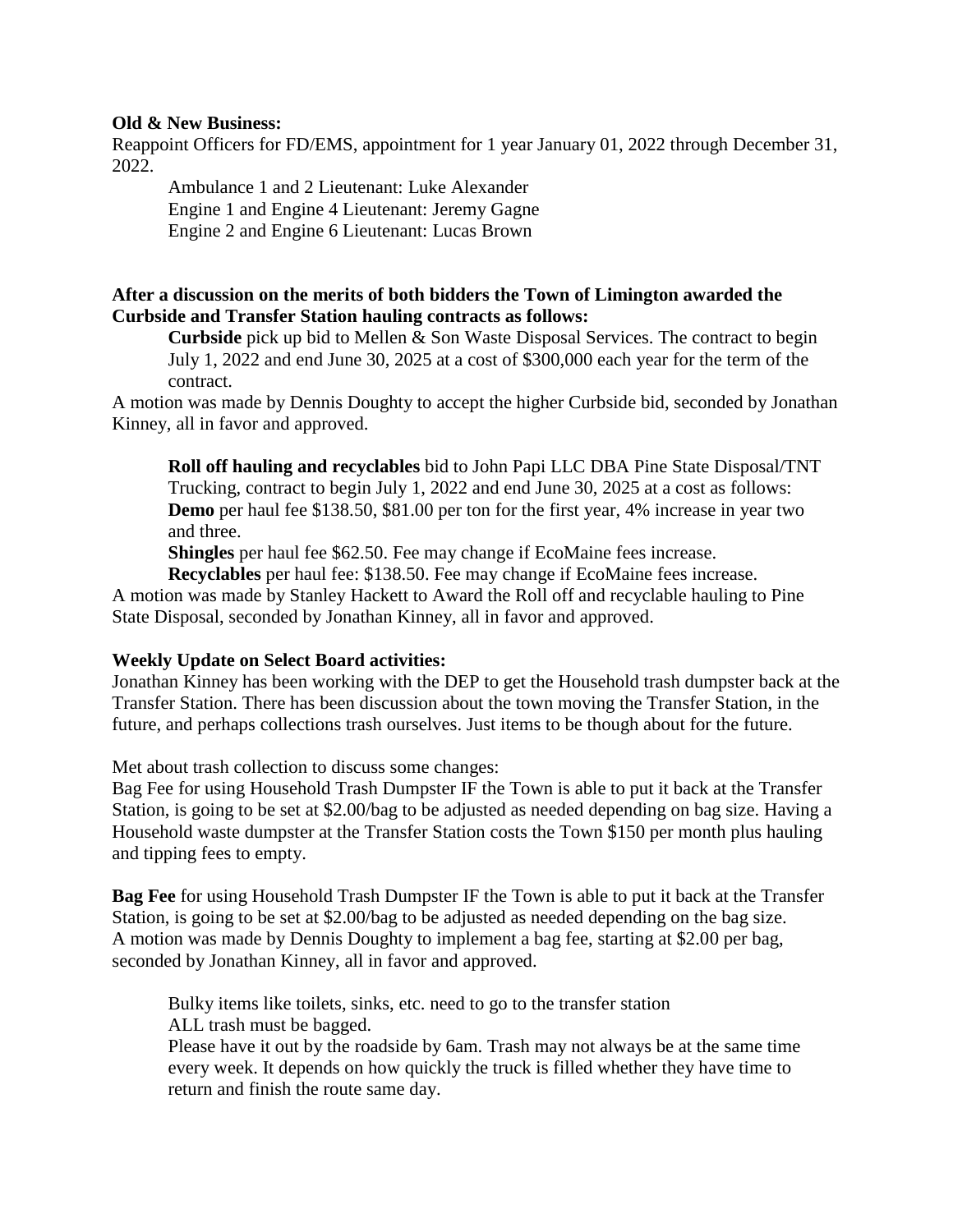Please recycle as much as possible, this cuts down on our curbside trash hauling and they can collect more household trash in a truck.

Please limit the size of trash barrels to 32 gallons so that they can be picked up easily. Larger barrels are difficult to empty.

Meeting with Mitchell Berkowitz and Bert Kendall January 13<sup>th</sup> after the Select Board meeting to discuss a Town Manager.

## **Informational Bulletin:**

The Horne Pond Ice Fishing Derby is January 29, 2022.

Stanley Hackett made a motion to decide if the Rescue and personnel being at the Derby to be either duty pay or by the hour. The standish fish and game is not requesting the Rescue be present this year, as they feel response time is short enough and have not called on them in previous years. Jonathan Kinney stated he is not in favor of the rescue being a the Derby due to the conversation with the Derby hosts. Motion not put forward.

A public hearing on Planning Board referendums January  $27<sup>th</sup>$  after the Select Board meeting

**Transfer Station hours** are Saturday and Sunday from 9 a.m. to 4 p.m. and Wednesday 12-4 p.m. Recyclable materials go in the compactor at the Transfer Station. Transfer Station stickers are available at the Town Office. **A Transfer Station sticker must be attached to your vehicle windshield for the disposal of ALL items.**

**General Assistance Office** is open on Tuesdays from 3-5 p.m. Applications are available anytime from the Town Clerks office during their normal business hours and must be accompanied by supporting documentation and must be signed.

**Planning Board** meets at the Municipal Complex on site the first and third Monday evenings at 7pm.

**The Financial Advisory Committee** meets the second Tuesday of the month at 7 pm.

**MMDY Oversight Committee** holds their meetings the second Thursday of the month after the Select Board Meeting.

**The Old Town Hall Committee** meets the first Tuesday of the month at 7 pm.

**We are looking for volunteers for the 2022 Parade Committee.**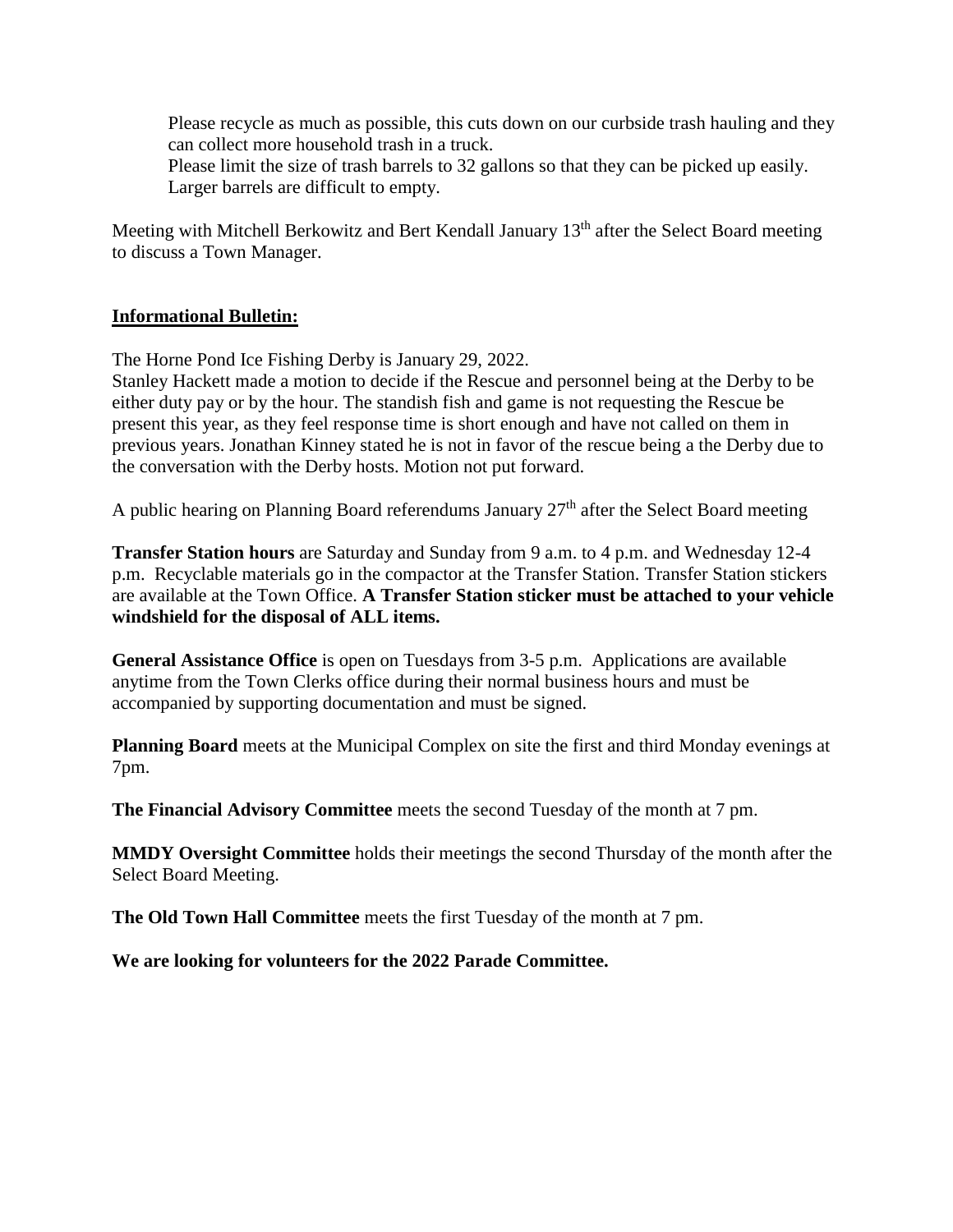## **Meeting Open to Public:**

Meeting with Mitchell Berkowitz and Bert Kendall January 13<sup>th</sup> after the Select Board meeting to discuss a Town Manager.

Some general talking points brought up for discussion on cost to the Town, where would the Town look to find a Town Manager, what does the Town Manager do?

Who puts forth the request to change to a Town manager? The people, the Select board? What is the training required?

What type of authority does a Town Manager have?

MMA provides a database of managers to help the Town decide who to hire that best fits the criteria we might need, MMA provides ongoing training for policies, procedures, and State regulations. The Town Manager salary is based on experience, town size, and what the Town would require. The Town Manager answers to the people and the Select board.

#### Public Comments:

Scott MacDonald: expressed his preference for the Select Board vs a single entity as far as considerations brought forward by people. Has worries about the cost to the town and tax implications, and what about removal of a Town Manager?

Mitchell Berkowitz: The town Manager would cover the day to day operations, but the Select board would still make the decisions. Those decisions would then be brought to the Town manager to implement and follow through. The cost benefit would be a decision for the town people to make.

Jeff Gammon: Asking for clarification on who makes the rules, i.e. is the Town Manager a State employee or Town employee?

Bert Kendall: The Town manager is a Town employee, not a State employee.

Dennis Doughty: Is there is a residency requirement for a Town Manager? Are there any training programs or a college degree specifically for a Town manager?

Bert Kendall: It is the community's choice if the Town manager can reside outside of town. MMA has extensive training courses, there is currently not specific degree program for Town Managers offered through the Maine College Systems.

Roxanne Herrick: Have any towns successfully shared a Town manager? The rules and regulations change regularly and when you have a new Select Person someone has to train that person, a Town Manager would take that responsibility. Pointed out that in the past the people of Limington have waned a Charter, but there was only one volunteer, and there would need to be nine people to draw up a Charter.

Bert Kendall: Mexico and Rumford shared a Town manager, but it is not recommended. A Charter would require nine people and some would be elected, some would be volunteers.

Mitchell Berkowitz expanded on the continuity that having a Town Manager would give the Town when the Select Board has turnover, new people are hired, new policies are implemented, and new laws or regulations are put in place.